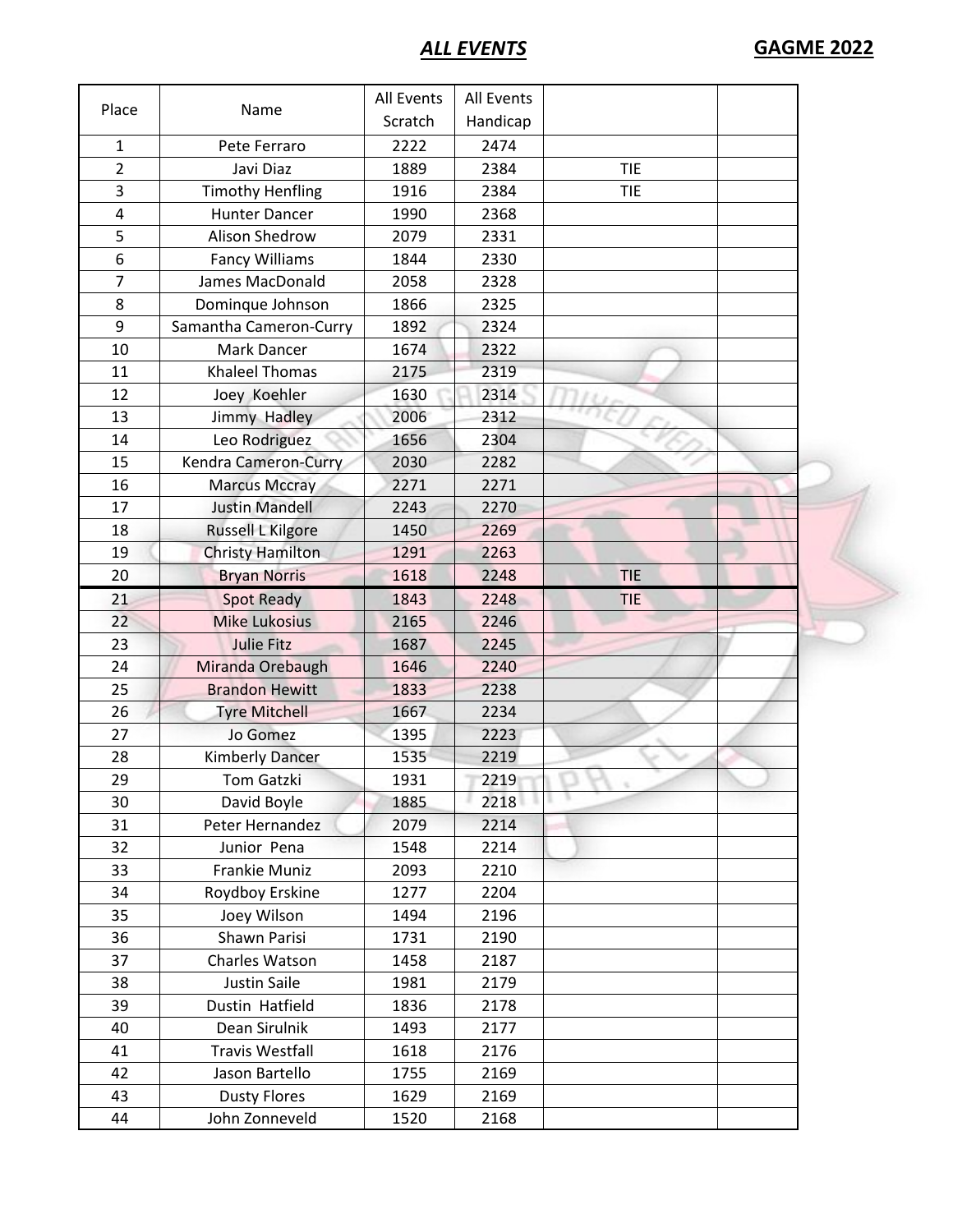*ALL EVENTS* **GAGME 2022**

| 45 | <b>Tristan Dancer</b> | 1887 | 2166 |  |  |
|----|-----------------------|------|------|--|--|
| 46 | Jason West            | 1923 | 2166 |  |  |
| 47 | Keith Liebenstein     | 1823 | 2165 |  |  |
| 48 | <b>Buddy Mangus</b>   | 1750 | 2164 |  |  |
| 49 | Anthony Orebaugh      | 1633 | 2164 |  |  |
| 50 | <b>Rich Koller</b>    | 1999 | 2161 |  |  |
| 51 | Sean Crosby           | 2084 | 2156 |  |  |
| 52 | <b>Madison Beck</b>   | 1849 | 2155 |  |  |
| 53 | Greg Blankenship      | 2082 | 2154 |  |  |
| 54 | Michelle Serowchak    | 1847 | 2153 |  |  |
| 55 | <b>Brandon Leiss</b>  | 1907 | 2150 |  |  |
| 56 | Dustan Scott          | 1636 | 2149 |  |  |
| 57 | Tonya Lynn            | 1580 | 2147 |  |  |
| 58 | Sean Gillespie        | 1498 | 2146 |  |  |
| 59 | Jeff Vandenberg       | 1830 | 2145 |  |  |
| 60 | Don Yoshihara         | 2107 | 2143 |  |  |
| 61 | Carlos Cruz           | 1816 | 2140 |  |  |
| 62 | <b>Sherry Norris</b>  | 1229 | 2138 |  |  |
| 63 | Jaime Laub            | 1596 | 2136 |  |  |
| 64 | Merri Wedemeyer       | 1538 | 2132 |  |  |
| 65 | Geno Aragona          | 1726 | 2131 |  |  |
| 66 | Lili Moore            | 1473 | 2130 |  |  |
| 67 | <b>Brian Hardiman</b> | 1238 | 2129 |  |  |
|    |                       | 1877 | 2129 |  |  |
| 68 | <b>Matt Tombillo</b>  |      |      |  |  |
| 69 | <b>Tom Nesbit</b>     | 1435 | 2128 |  |  |
| 70 | <b>Eric Carson</b>    | 1394 | 2123 |  |  |
| 71 | <b>Andrew Brooks</b>  | 1877 | 2120 |  |  |
| 72 | Kyle Schwerin         | 1949 | 2120 |  |  |
| 73 | <b>Ellyse Brent</b>   | 1741 | 2119 |  |  |
| 74 | <b>Ricardo Dalby</b>  | 1649 | 2117 |  |  |
| 75 | Reynaldo Rodriguez    | 1487 | 2117 |  |  |
| 76 | Anthony Oliver        | 1954 | 2116 |  |  |
| 77 | Ollie Garcia          | 1611 | 2115 |  |  |
| 78 | Kimberly Delcambre    | 1367 | 2114 |  |  |
| 79 | Cigar Pxrn rob Young  | 1565 | 2114 |  |  |
| 80 | <b>Randy Whiting</b>  | 1654 | 2113 |  |  |
| 81 | Cedric Brown          | 1869 | 2112 |  |  |
| 82 | Alyssa Ferraro        | 1866 | 2109 |  |  |
| 83 | Sam Hurley            | 1506 | 2109 |  |  |
| 84 | Kristen Morin         | 1100 | 2108 |  |  |
| 85 | Sean Riccardi         | 2108 | 2108 |  |  |
| 86 | Jason Hansen          | 1908 | 2106 |  |  |
| 87 | Liza De La Cruz       | 1645 | 2104 |  |  |
| 88 | Terry Pixler Jr       | 1780 | 2104 |  |  |
| 89 | Allison Danielsen     | 1815 | 2103 |  |  |
| 90 | Wayne Wetherington    | 1527 | 2103 |  |  |
| 91 | <b>Rusty Marquez</b>  | 1994 | 2102 |  |  |
|    |                       |      |      |  |  |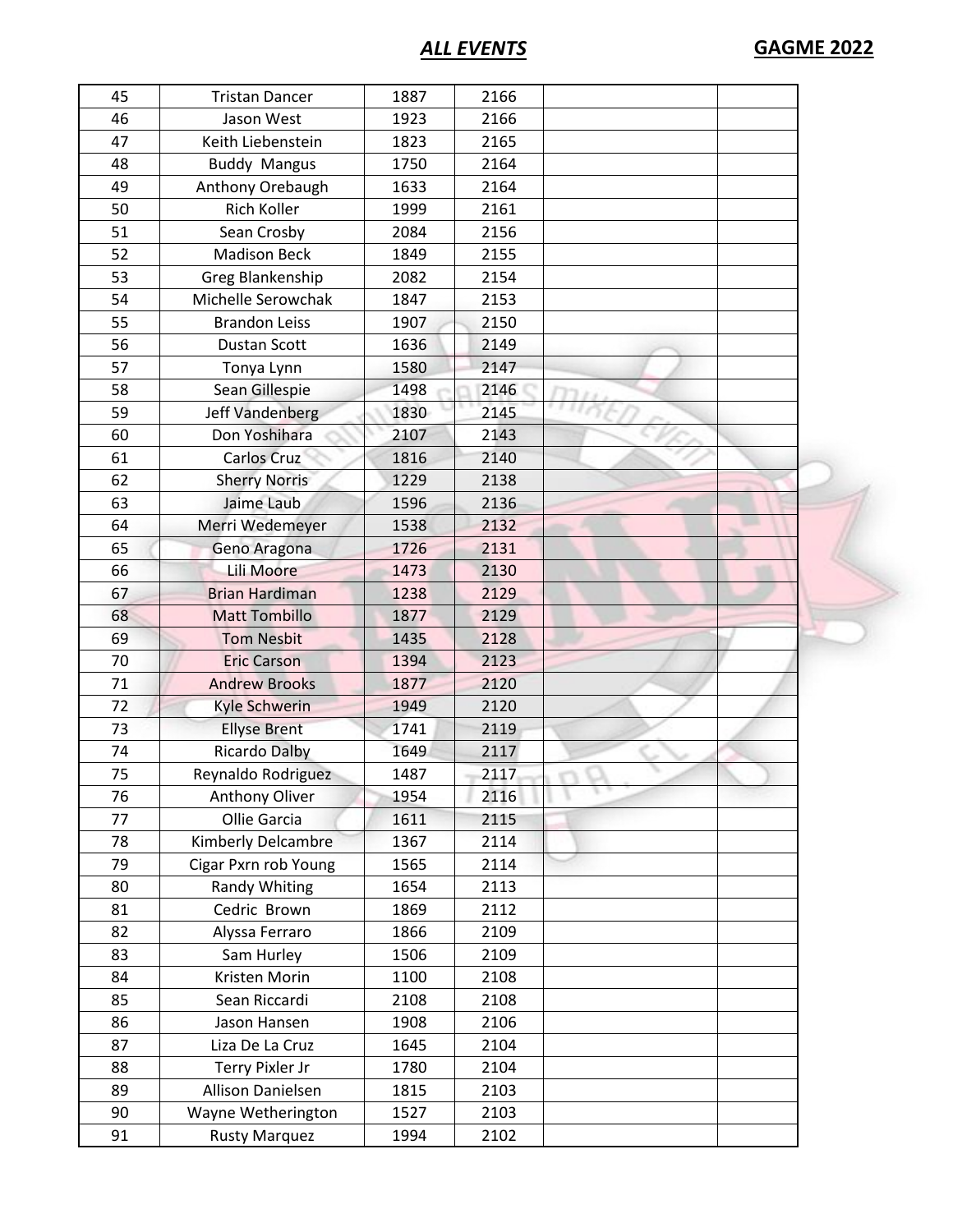*ALL EVENTS* **GAGME 2022**

| 92  | <b>Richard Bessette</b>      | 1718 | 2096 |  |  |
|-----|------------------------------|------|------|--|--|
| 93  | Bryon Turner                 | 1699 | 2095 |  |  |
| 94  | <b>Barbie Alford</b>         | 1371 | 2091 |  |  |
| 95  | <b>Brooke Raimond</b>        | 1686 | 2091 |  |  |
| 96  | Latanya Thompson             | 1605 | 2091 |  |  |
| 97  | Tom Perhai                   | 1307 | 2090 |  |  |
| 98  | Juggly Puff Miller-Suttmeier | 1575 | 2088 |  |  |
| 99  | Kim Kennington               | 1678 | 2083 |  |  |
| 100 | Cody Early                   | 1893 | 2082 |  |  |
| 101 | Jennifer Hernandez           | 1819 | 2080 |  |  |
| 102 | Danielle Carr                | 1808 | 2078 |  |  |
| 103 | Jimmy Leathem                | 1763 | 2078 |  |  |
| 104 | Sean Connolly                | 2022 | 2076 |  |  |
| 105 | <b>Bonnie Wright</b>         | 1805 | 2075 |  |  |
| 106 | <b>Kristy Bailey</b>         | 1704 | 2073 |  |  |
| 107 | <b>Eric Nunn</b>             | 1794 | 2073 |  |  |
| 108 | <b>Patrick Shipley</b>       | 1910 | 2072 |  |  |
| 109 | Johnson Chan                 | 1638 | 2070 |  |  |
| 110 | Keith Koehler                | 1853 | 2069 |  |  |
| 111 | Michelle Leathem             | 1724 | 2066 |  |  |
| 112 | Niko Rivera                  | 1958 | 2066 |  |  |
| 113 | <b>Larry Stephens</b>        | 1621 | 2062 |  |  |
| 114 | Kaidee Sutphin               | 1754 | 2060 |  |  |
| 115 | <b>Justin Gibbons</b>        | 2049 | 2058 |  |  |
| 116 | <b>Daryl Russell</b>         | 1913 | 2057 |  |  |
| 117 | <b>Vickey Strom</b>          | 1841 | 2057 |  |  |
| 118 | <b>Rob Lyon</b>              | 1872 | 2052 |  |  |
| 119 | Ryan Koehler                 | 1789 | 2050 |  |  |
| 120 | Michael S Latanowich         | 1429 | 2050 |  |  |
| 121 | Chuck Schwerin               | 1564 | 2050 |  |  |
| 122 | Andrew Colon                 | 2049 | 2049 |  |  |
| 123 | Jamie Morrow                 | 1482 | 2049 |  |  |
| 124 | Tara Robinson                | 1722 | 2046 |  |  |
| 125 | Shane Briggs                 | 1772 | 2042 |  |  |
| 126 | <b>Big O Lopez</b>           | 1572 | 2040 |  |  |
| 127 | Jason Goldstein              | 1759 | 2038 |  |  |
| 128 | Michael Politt               | 1641 | 2037 |  |  |
| 129 | <b>Austin Saile</b>          | 1803 | 2037 |  |  |
| 130 | Chris Felts                  | 1883 | 2036 |  |  |
| 131 | Jay Ingram                   | 1406 | 2036 |  |  |
| 132 | Donny Hubbard                | 1936 | 2035 |  |  |
| 133 | Louise LaValla               | 1124 | 2033 |  |  |
| 134 | Courtney Dornheim            | 1356 | 2031 |  |  |
| 135 | <b>Buffie Hubbard</b>        | 1761 | 2031 |  |  |
| 136 | Steven Lazarus               | 1462 | 2029 |  |  |
| 137 | Jose Bayron                  | 1597 | 2020 |  |  |
| 138 | Debbie Borum                 | 1218 | 2019 |  |  |
|     |                              |      |      |  |  |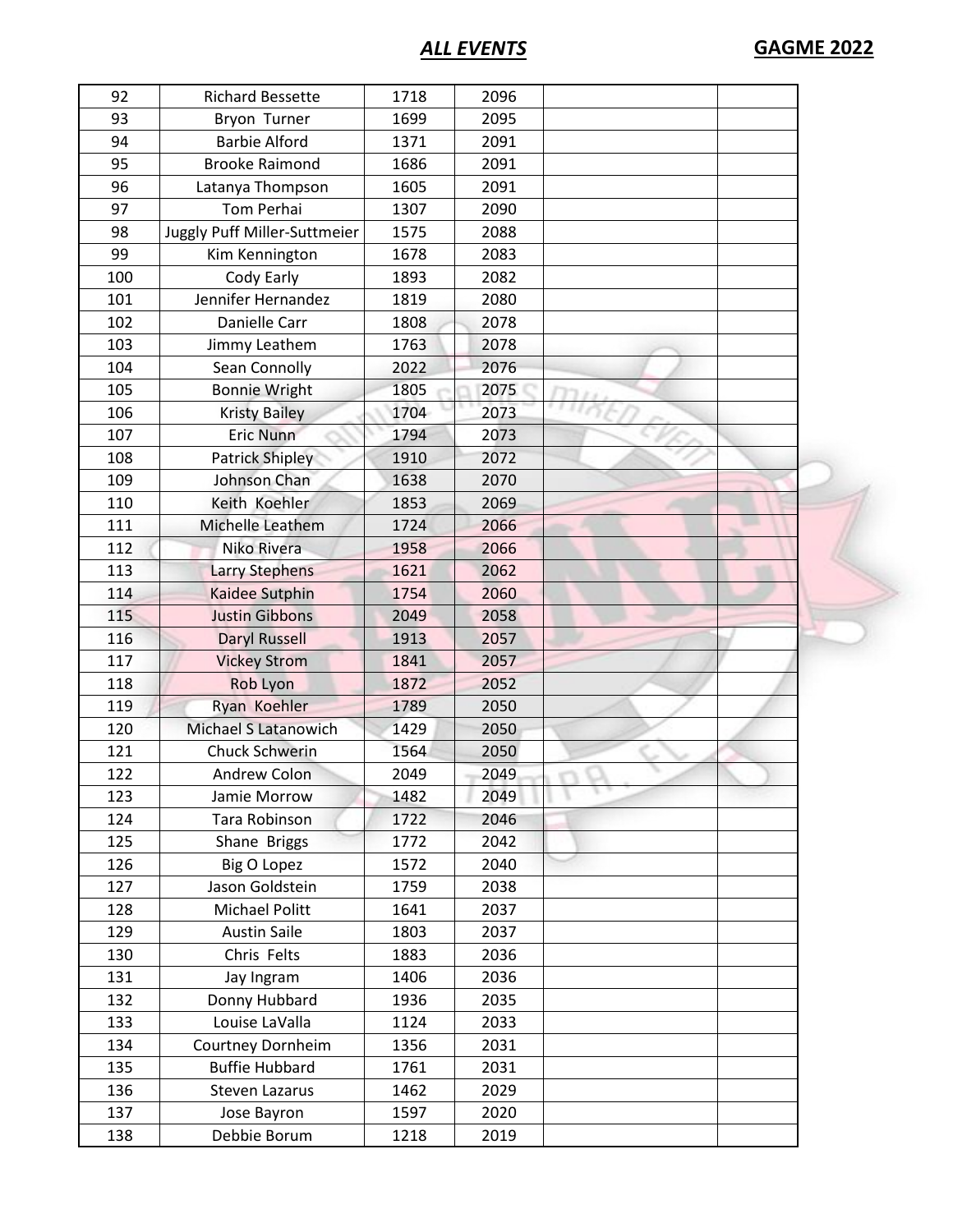*ALL EVENTS* **GAGME 2022**

| 139 | Angela Moss                  | 1531 | 2017 |  |
|-----|------------------------------|------|------|--|
| 140 | Debra Purifoy                | 1351 | 2017 |  |
| 141 | Mark Davis                   | 1206 | 2016 |  |
| 142 | Jennifer Parisi              | 1688 | 2012 |  |
| 143 | Pie Rivera                   | 1498 | 2011 |  |
| 144 | Dan Koehler                  | 1803 | 2010 |  |
| 145 | <b>Kenny Riggs</b>           | 2000 | 2009 |  |
| 146 | Marisol Dodson               | 1760 | 2003 |  |
| 147 | <b>Tommy Guy</b>             | 1667 | 2000 |  |
| 148 | Andrew Adler                 | 1908 | 1998 |  |
| 149 | Ramos Williams               | 1916 | 1997 |  |
| 150 | David Dewitt                 | 1843 | 1996 |  |
| 151 | <b>Timothy Locke</b>         | 1571 | 1994 |  |
| 152 | Keith Merritt                | 1671 | 1986 |  |
| 153 | <b>Heather Williams</b>      | 1715 | 1985 |  |
| 154 | <b>Wiggly Tuff Suttmeier</b> | 1759 | 1984 |  |
| 155 | Troy Thorland                | 1786 | 1984 |  |
| 156 | Joey Fierro                  | 1676 | 1982 |  |
| 157 | <b>Frank Mazzone</b>         | 1459 | 1981 |  |
| 158 | Melissa Riccardi             | 1745 | 1979 |  |
| 159 | <b>Jay Flores</b>            | 1749 | 1974 |  |
| 160 | Paul Murphy                  | 1299 | 1974 |  |
| 161 | <b>Michael O'Dell</b>        | 1731 | 1974 |  |
| 162 | <b>Brian Wald</b>            | 1731 | 1974 |  |
|     |                              |      |      |  |
| 163 | <b>Larry Brande</b>          | 1873 | 1972 |  |
| 164 | David Procopoi               | 1837 | 1972 |  |
| 165 | <b>Julie Koehler</b>         | 1303 | 1969 |  |
| 166 | Charlie Mayo                 | 1408 | 1966 |  |
| 167 | Mike Sklarz                  | 1585 | 1954 |  |
| 168 | <b>Kristen Cleary</b>        | 1537 | 1951 |  |
| 169 | <b>Tim Henderson</b>         | 1429 | 1951 |  |
| 170 | Jeff Roberson                | 1714 | 1948 |  |
| 171 | Charlie Schwerin Jr          | 1651 | 1948 |  |
| 172 | <b>Garrett Simmons</b>       | 1792 | 1945 |  |
| 173 | Charlene West                | 1225 | 1945 |  |
| 174 | William Meyer                | 1689 | 1941 |  |
| 175 | Jennifer Serowchak           | 1326 | 1938 |  |
| 176 | <b>Madison Lukosius</b>      | 1744 | 1933 |  |
| 177 | Frankie Swiderski Jr.        | 1823 | 1931 |  |
| 178 | <b>Eddie Reed</b>            | 1479 | 1929 |  |
| 179 | Tina Gannon                  | 1673 | 1925 |  |
| 180 | <b>Tiago Silva</b>           | 1655 | 1916 |  |
| 181 | Mike Martin III              | 1595 | 1910 |  |
| 182 | Skip George                  | 1293 | 1905 |  |
| 183 | Douglas Schalk               | 1657 | 1900 |  |
| 184 | Ken Sutton                   | 1510 | 1897 |  |
| 185 | <b>Gary Willis</b>           | 1636 | 1897 |  |
|     |                              |      |      |  |